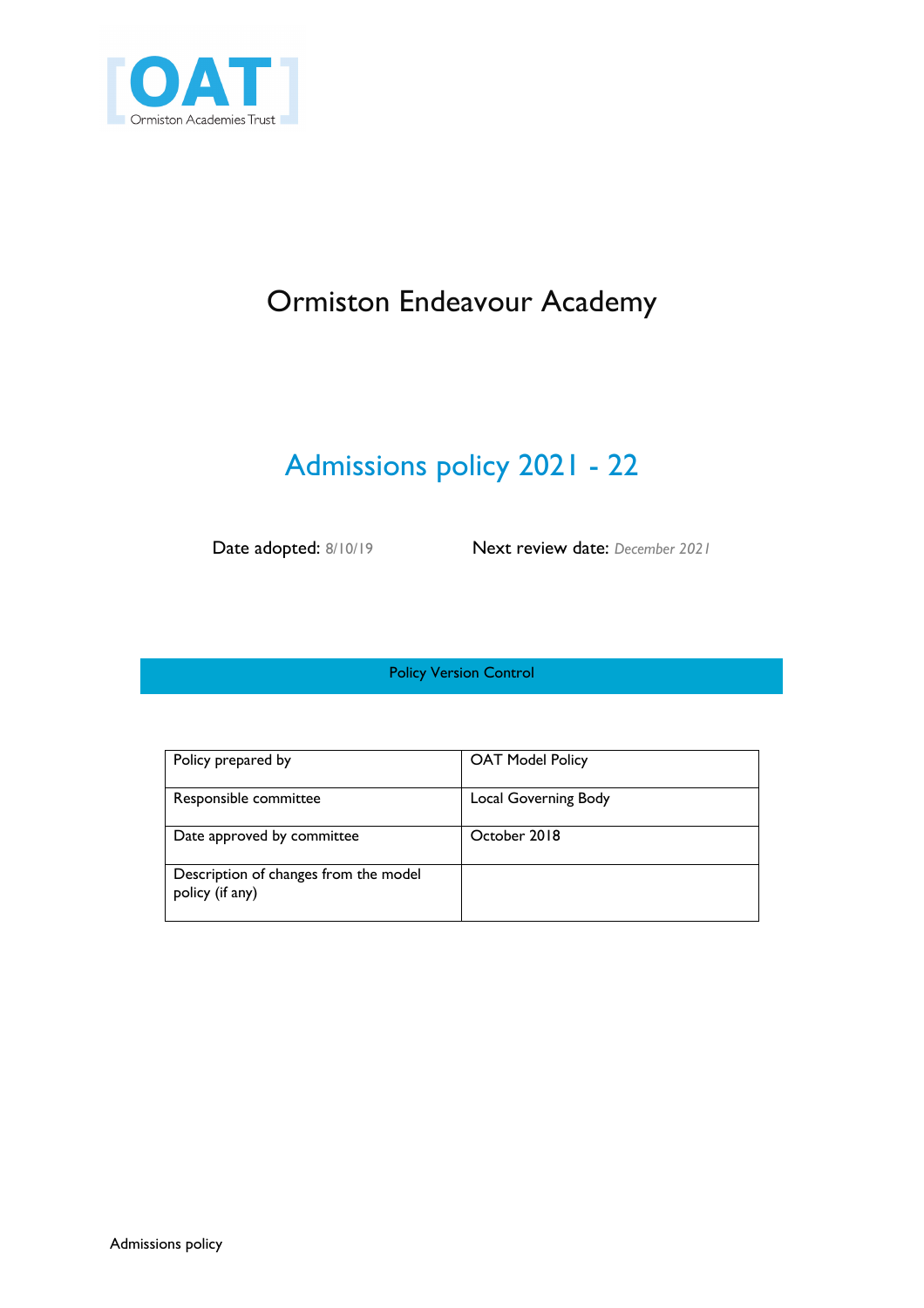

# Ormiston Academies Trust

# Admissions policy

Policy Version Control

| Policy type                              | Academy Model Policy       |
|------------------------------------------|----------------------------|
| Policy prepared by (name and department) | Head of Governance         |
| Last review date                         | February 2018              |
| Description of changes                   | Individual academy changes |
| Date of Board of Trustees approval       | December 2020              |
| Next review date                         | December 2021              |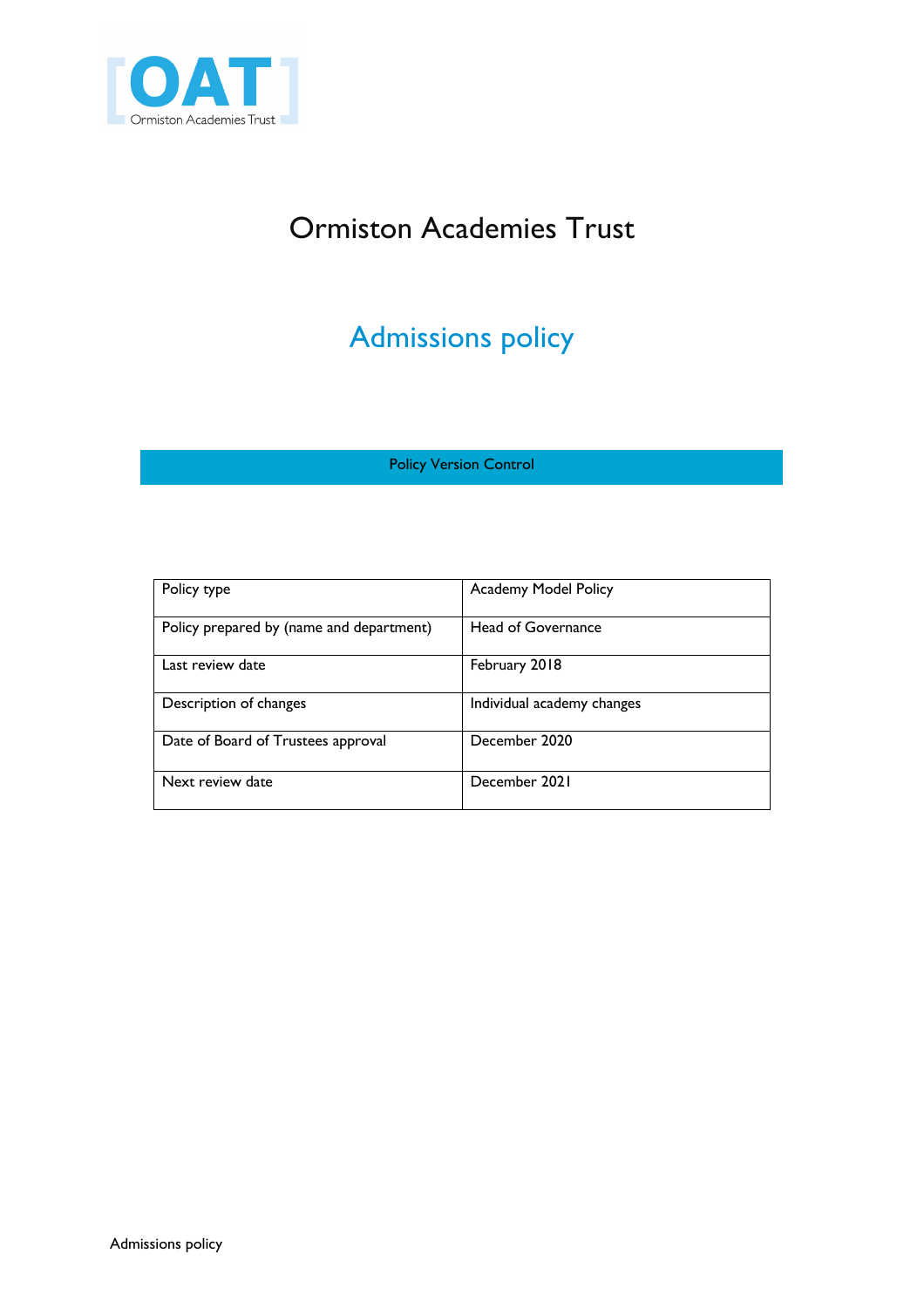

# **Contents**

| Appendix 1. OAT Admissions Policy Adoption Process (for all OAT academies)10 |  |
|------------------------------------------------------------------------------|--|
|                                                                              |  |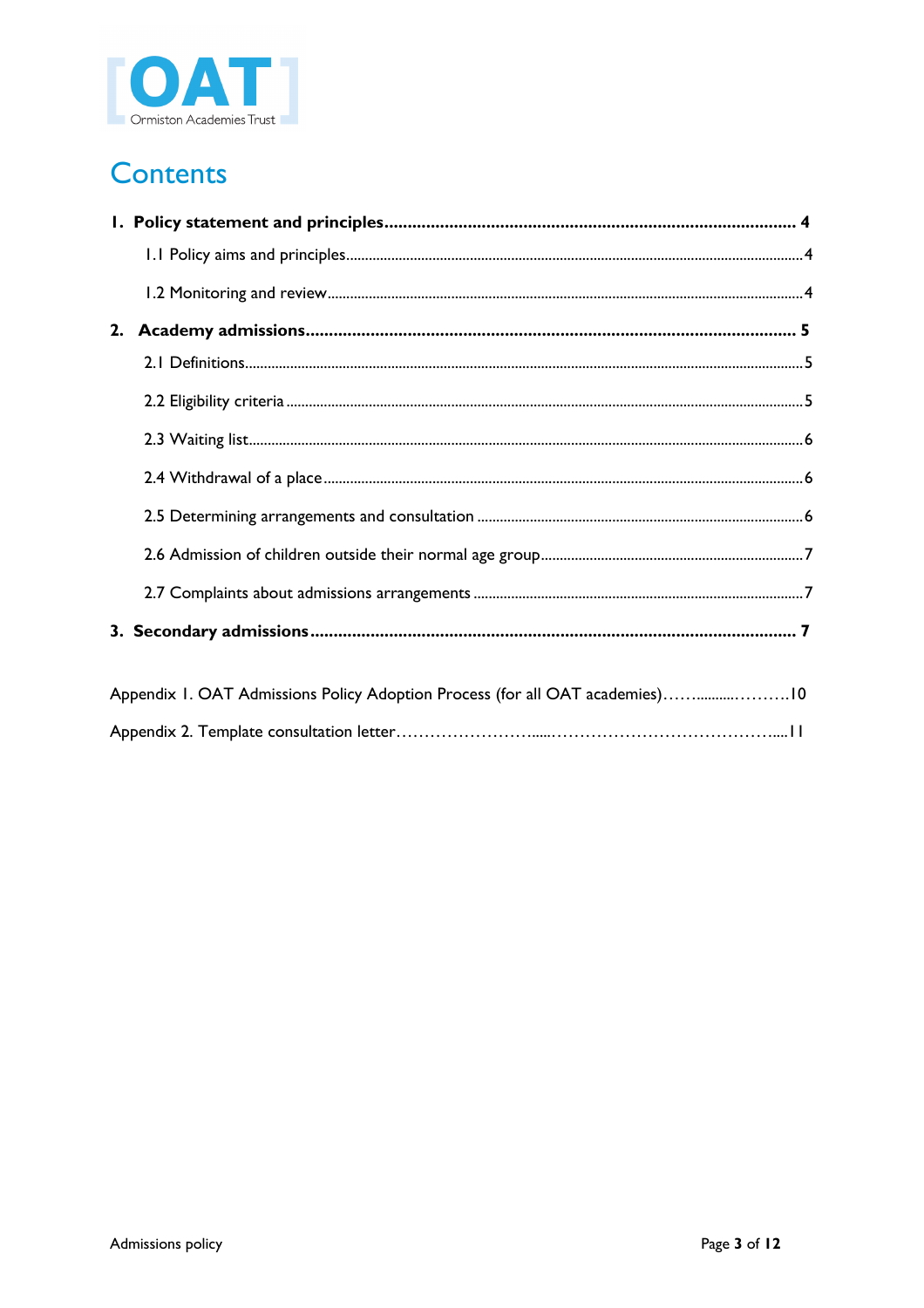

# 1. Policy statement and principles

# 1.1 Policy aims and principles

This policy is designed to ensure there is an open and fair admissions procedure for all applicants and to help guide parents and their children through the application process. The academy's admissions arrangements will not disadvantage unfairly, either directly or indirectly, a child from a particular social or racial group, or a child with a disability or special educational needs, and that other academy policies do not discourage parents from applying for a place for their child.

This policy details the academies arrangements for admissions and will apply to all admissions from 1/9/2021 to 31/8/22. This includes in-year admissions within this period.

Parents are encouraged to visit the academy with their child if they are planning to apply for a place. We have a number of open days during the year, these will be publicized om the academy web site. Arrangements for visits outside these dates can be made through the academy office 01473 4564565.

The Academy Trust will consult on the admissions arrangements at least once every seven years or if there are proposed changes to the admission arrangements which require consultation.

This policy is consistent with all other policies adopted by OAT / the academy and is written in line with current legislation and guidance.

## 1.2 Monitoring and review

This policy will be reviewed annually or in the following circumstances:

- Changes in legislation and / or government guidance
- As a result of any other significant change or event
- As the result of a decision of an Adjudicator
- **•** In the event that the policy is determined not to be effective

If there are urgent concerns these should be raised to the Assistant Principal Support for Learning in the first instance for them to determine whether a review of the policy is required in advance of the review date.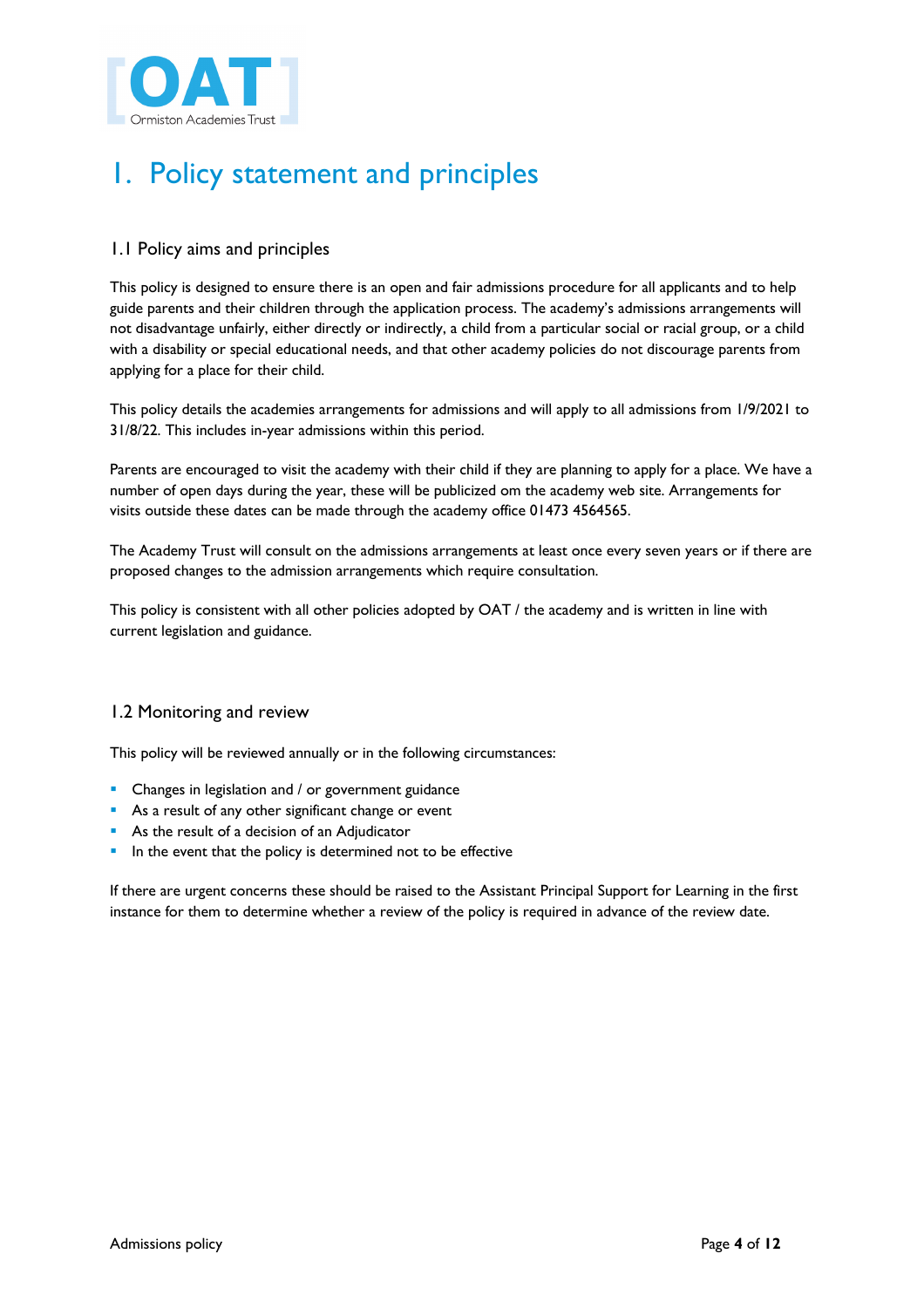

# 2. Academy admissions

The academy admits students between the ages of *11-16.* The main intakes are:

■ Secondary

We encourage entry at the academy's main intake time so as to aid academic progression without interruption, however, applications are welcome for entry in any year.

## 2.1 Definitions

The academy uses the following definitions when applying this policy:

## **Distance**

This is the straight line distance. All straight line distances are calculated electronically by Suffolk County Council using data provided jointly by the Post Office and Ordinance Survey. The data plots the co-ordinates of each property and provides the address-point between which the straight line distance is measured and reported to three decimal places.

## Dual address

Where a child lives at two different addresses, the 'home' address will be determined as the address at which the child resides for the majority of school nights. School nights are Sunday night to Thursday night inclusive. In a case where the child spends an equal number of school nights at each address, then the address where the child benefit is paid will be used. Where no child benefit is claimed the address used to register the child with a doctor will be used.

## Siblings

A sibling is defined as:

- A brother or sister (including half brothers or sisters) who shares one or both parents, whether or not resident in the same household
- **•** A step brother or sister where the two children are related by a parent's marriage
- **•** An adopted or foster child living in the same household under the terms of the residents order
- § Another child living in the same household where the adult has parental responsibility

In the case of twins or other children from multiple births (two or more siblings in one year group) and where only one place is available, the application will be considered together as one application.

## 2.2 Eligibility criteria

Entry to the academy is subject to the regulations regarding nationality, residency status and eligibility to study in the United Kingdom. Students / pupils are eligible to be admitted to the academy if:

- **•** They are British citizens and / or EU nationals
	- They are a non EU national that has  $-$ 
		- 'Exceptional' or 'Indefinite Leave to Remain' in this country
	- Refugee status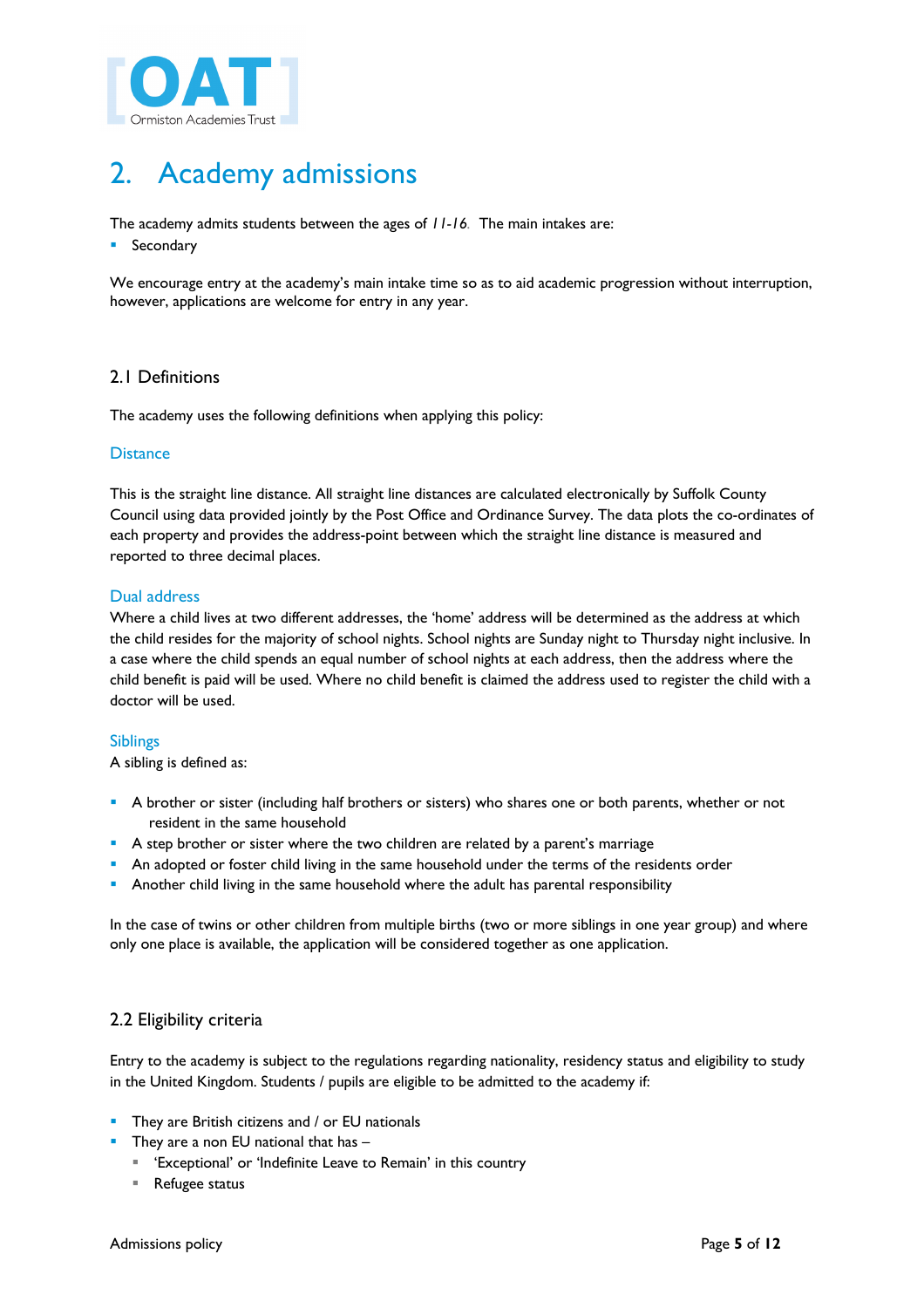

## 2.3 Waiting list

If the number of applicants exceeds the number of places available, children who have been refused a place will be automatically placed on a waiting list unless there is a specific request that this should not happen. The child may gain entry to the academy if a place becomes available.

The academy will maintain a waiting list until 31 December following the main academy intake in Year 7. Each added child will require the list to be ranked again in line with the academy's oversubscription criteria in which the application was originally considered. Priority will not be given to children based on the date their application was received or the date when they were added to the list.

# 2.4 Withdrawal of a place

The academy will only withdraw an offer of a place if:

- **•** The place was offered in error
- Acceptance of the place was not received in a reasonable period of time
- **•** The offer was obtained through a fraudulent or intentionally misleading application (the academy may request evidence to ensure the child meets the admissions criteria) – if this occurs the application will be considered afresh

The academy will not withdraw the place if the student has started at the academy unless the place was obtained fraudulently. If this is the case then the academy will decide whether to withdraw the place based on the circumstances including the length of time the child has been at the academy.

## 2.5 Determining arrangements and consultation

Admissions arrangements will be set annually, this will happen even if there are no changes from previous years and a consultation is not required.

If the academy changes any significant aspect of the admissions procedure then OAT will be informed prior to making changes and beginning the consultation process. Any significant changes proposed by the academy must be approved by OAT.

The academy will consult on admissions arrangements when changes to the academies arrangements are proposed (no consultation is required for an increase in PAN or changes to ensure compliance with the admissions regulations). Where the admission arrangements have not changed from the previous year there is no requirement to consult, subject to the requirement that we must consult on our admission arrangements at least once every seven years, even if there have been no changes during that period.

We will publish any consultation for admissions on our website and notify appropriate stakeholders. If there are any substantive responses to the academy's consultation then these will be sent to OAT. Any subsequent changes will be made will be in consultation with OAT.

Once our admissions arrangements have been have been determined we will notify the appropriate bodies and publish a copy of the determined arrangements on our website.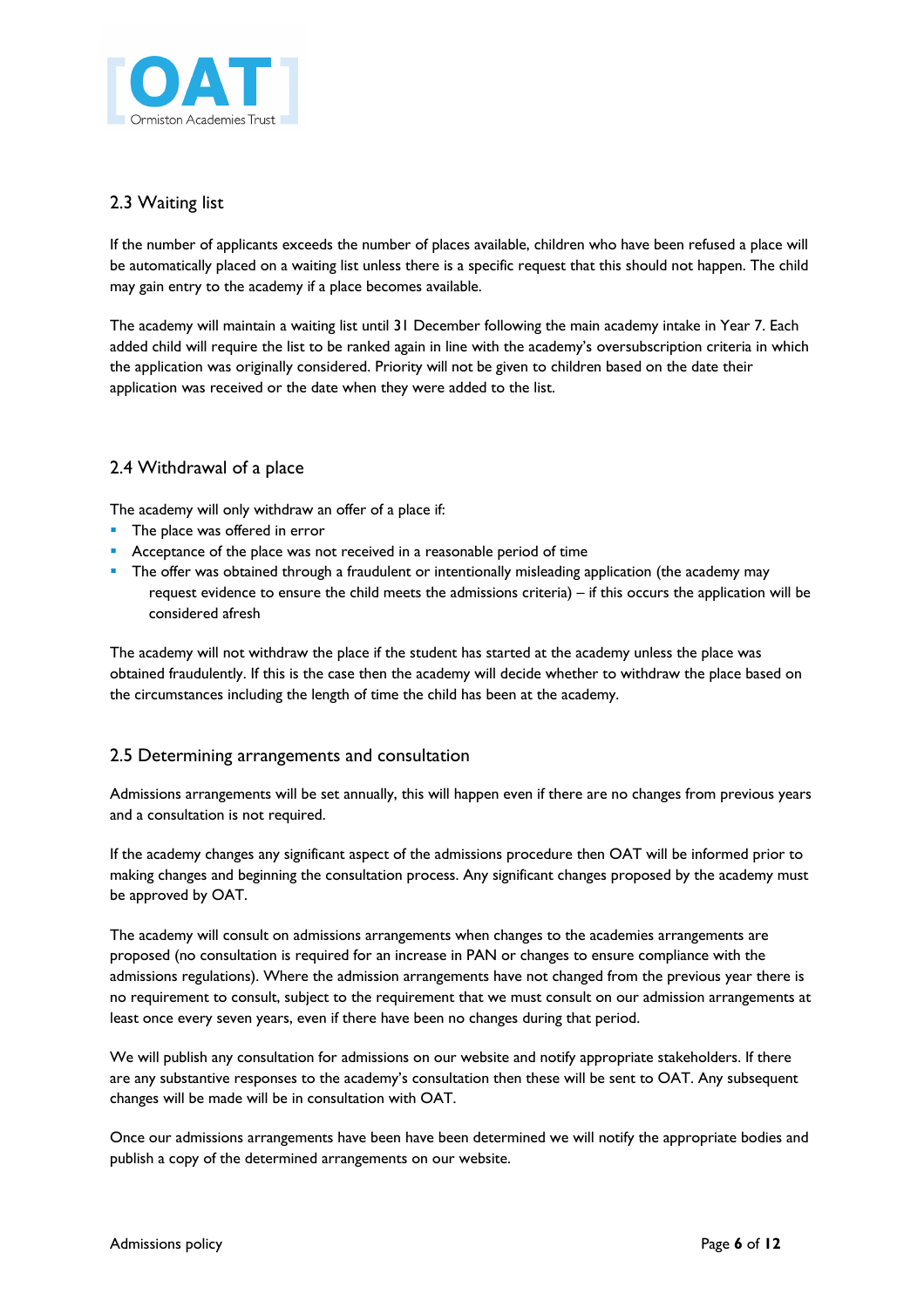

## 2.6 Admission of children outside their normal age group

Parents may seek a place for their child outside their normal age group, for example, if the child is gifted and talented or has experienced problems such as ill health. If parents wish to do this they must contact, in the first instance, the Principal. Contact with the academy must be made at the earliest opportunity to avoid any delays in the application process.

The decision whether a child is admitted outside of their normal age group will be made on a case by case basis by the academy's governing body. A panel of at least three governors will consider the admission request based on the student's:

- Academic ability
- Social and emotional development
- Views of the parents and principal; and
- **•** Any additional relevant information available

The panel will have to be satisfied that the child would be able to cope with the work of the year applied for and that the student would be able to cope with the personal development whist being with a year group who are of a different age. In order to support any application parents will need to submit evidence to demonstrate that the admission into a different year group is in the best interests of the child.

Once the governing body has made a decision the child can then apply to the academy using the process detailed in this policy. Parents have a statutory right to appeal against the refusal of a place however this right does not apply if the child is offered a place at the academy but it is not in their preferred age group.

## 2.7 Complaints about admissions arrangements

Any person, or body, can make an objection to the Schools Adjudicator when they consider the academy's arrangements are unlawful, or not in compliance with the School Admissions Code / relevant legislation relating to admissions.

Complaints about the appeals panel can be made to the Secretary of State.

# 3. Secondary admissions

The process detailed in this section is for admissions for secondary admissions. For further information on this process please contact Academy's Assistant Principal Support for Learning on 01473 464545.

## Number of spaces (PAN)

The academy has an agreed admission number of 180 per year.

## Application process

Applications for the 2021/22 academic year begins *September 2020.*

To apply you need to complete Suffolk County Councils application form (CAF1) and submit this directly to Suffolk County Council by the deadline, 31 October. This should be done online at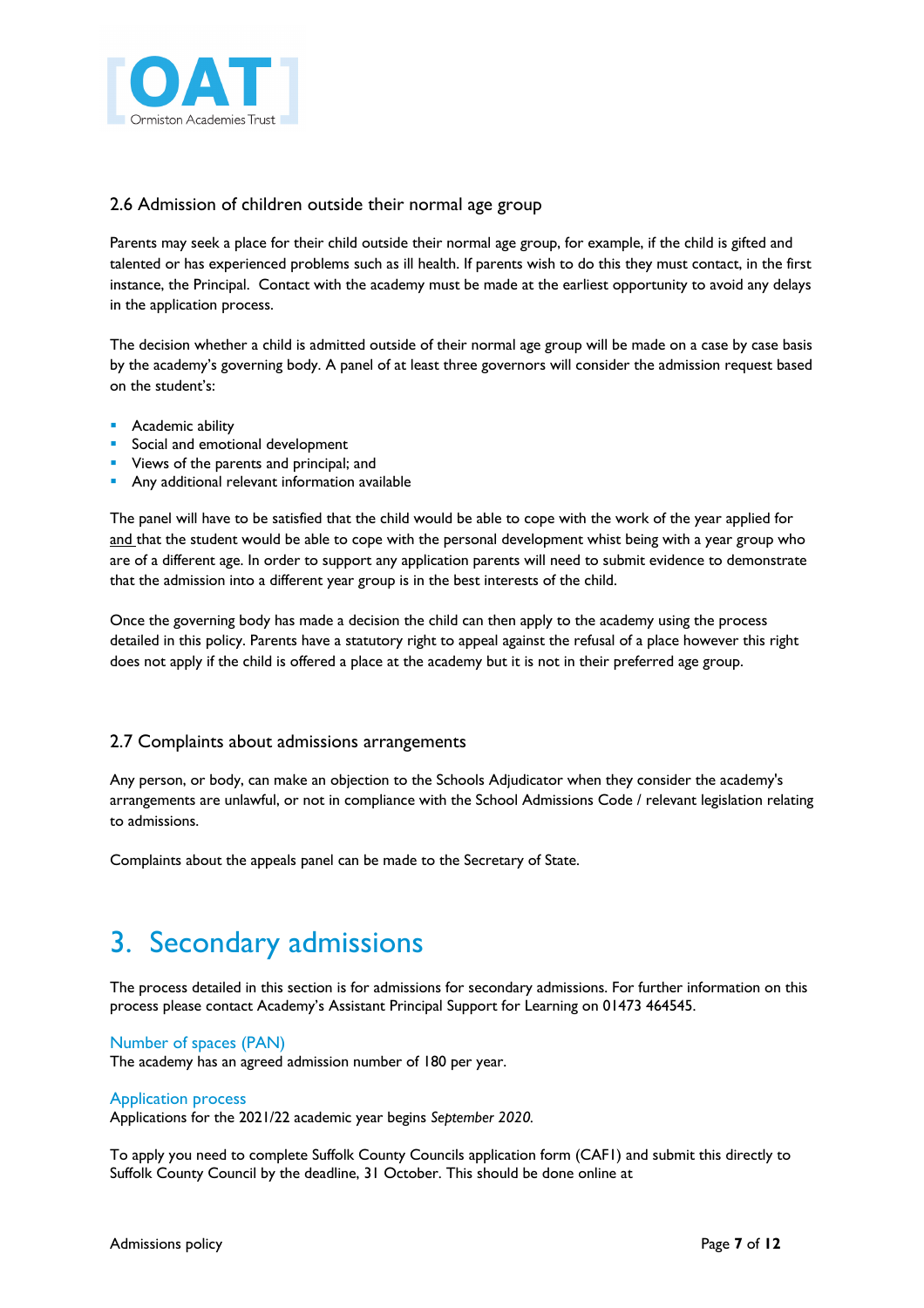

www.suffolk.gov.uk/admissions or submit a normal year of entry application form (CAF1) available from the Local Authority Admissions Team on 0345 600 0981 or at www.suffolk.gov.uk/admissions no later than the national closing date of 31st October,

Late applications will not be considered until all other applications have been reviewed.

All offers of secondary places will be made through the LA. The academy will not contact parents about the outcome of their application until the offer from the local authority has been received. All offers will be made on the secondary national offer day (1 March or the next working day).

## Selection criteria

Children are admitted to the Academy using the criteria outlined in this policy. Arrangements for applications for places will be made in accordance with the Local Authority's (LA) coordinated admission arrangements and will be made on the normal year of entry application form (CAF1) provided and administered by the Local Authority. Children who have special educational needs but who are not statemented or have an EHC plan will be treated equally to all other applicants in the admissions process. This includes children who may need extra support or reasonable adjustments to be made. See our SEN policy for details of special provision provided by the Academy.

If the number of applications is less than the number of spaces then all children will be offered places.

## Oversubscription criteria

If the academy receives more applications than there are available places then children with the academy named on an education, health care plan (EHC) or equivalent will be automatically admitted to the academy. If there are still places available, priority for admission will be given to those children who meet the oversubscription criteria set out below:

- 1. Looked after children and those who were previously looked after but immediately after being looked after was adopted or became subject to a child arrangements order or special guardianship order. A looked after child is a child who is in the care of a local authority, or being provided with accommodation by a local authority in the exercise of their social services functions (definition used is in Section 22(1) of the Children Act 1989).
- 2. Student with exceptional medical or social needs, that can only be met by providing a place at Ormiston Endeavour Academy rather than any other school. This will only be considered where there is evidence attached to the application and will need to take the form of evidence from an appropriate professional Admissions policy Page 9 of 11 like a Doctor (Consultant) or Social Worker.
- 3. Students with a sibling in attendance at the Academy and who will still be on roll in the year of entry. See definition of sibling in "Definitions 2.1" in the policy.
- 4. Students whom live closest to the Academy. See the definition distance "Definitions 2.1" in the admissions policy.
- 5. Students from Multiple Births (e.g. twins/triplets) If the final place available at the Academy is offered to a twin, triplet or other multiple births and the remaining siblings would ordinarily refused, Ormiston Endeavour Academy will where practicable offer places to the remaining sibling/s at the Academy.
- 6. Ordinarily Resident: By ordinarily resident we mean the place where your child usually lives. We consider this to be where they sleep overnight. We may need proof of this address. If you use another address to give the impression that your child lives at a different address to where they are ordinarily resident, such as a second home or a grandparent's address, so that you have a higher priority for a place at that school; we consider this to be a fraudulent application. Where a child lives at two or more addresses, each for part of the week, the address at which the child is ordinarily resident will be considered to be the address that the child lives at for most of the week (excluding weekends and school holidays). Separate evidence in writing from each parent must be provided to confirm the child's living arrangements at the time of application. In cases where the child spends an equal proportion of the school week at two or more different addresses, evidence of which is to be considered the main contact address will be required to support the application. Agreement in writing by the parents will be required to state which address is to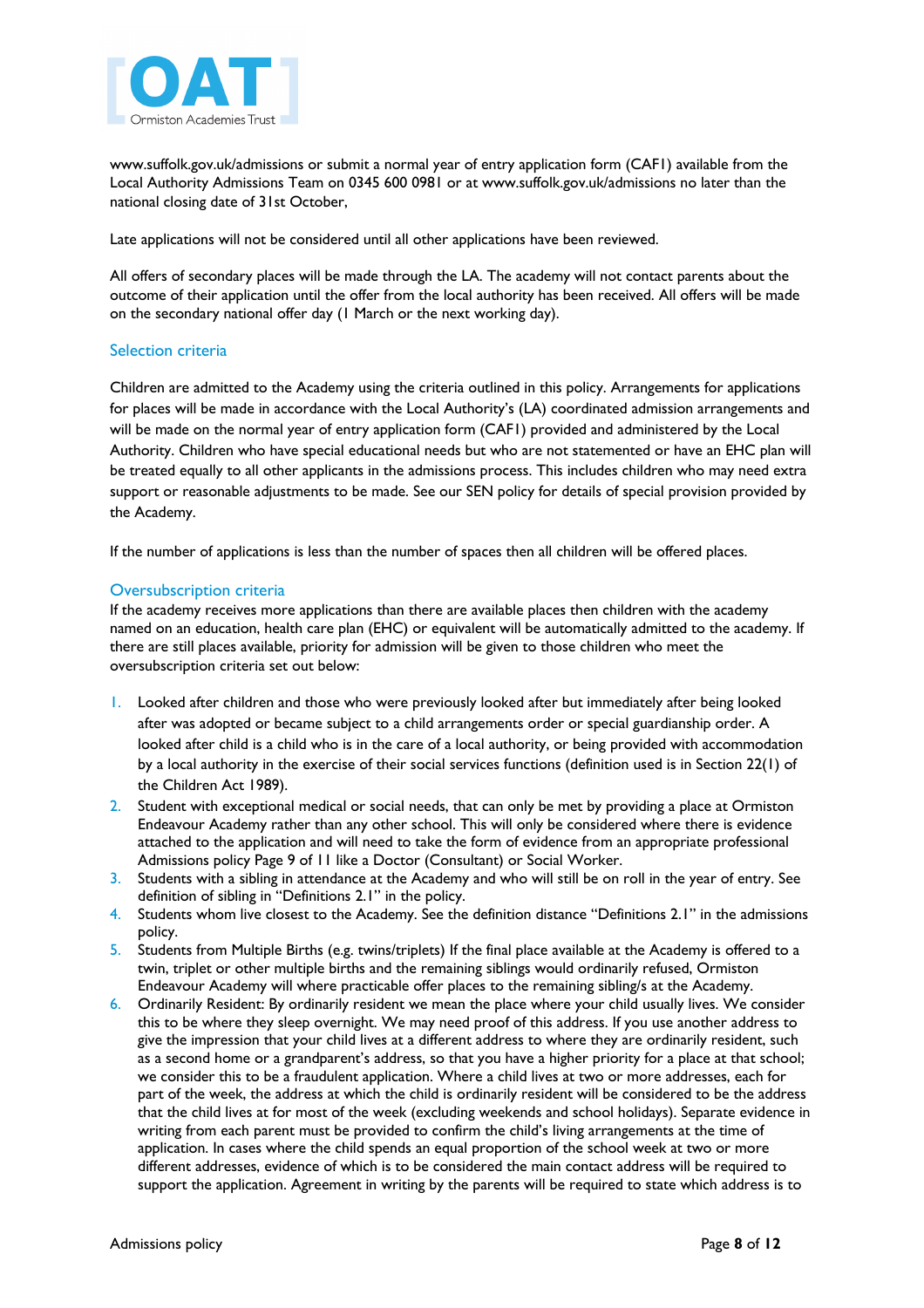

be used as the ordinarily resident address. This address will then be used when processing all school preferences expressed. It is not acceptable to use one address for one school preference and another address for another school preference. If we are aware of a parental dispute affecting the application, we may not be able to deal with the application and you may need to seek independent legal advice in order to resolve the matter.

- 7. Late applications: Applications received after the set closing date will be accepted but will not be normally considered for a place at the Academy until after the initial offer date.
- 8. Tie Break: In the unlikely event that two or more applicants competing for a single place at Academy live the same distance from the school, the place will be offered to one applicant on the basis of random lots drawn by a person who is independent of the Academy.

## In-year admissions

Applications for in-year admissions are considered in the same way as those made at the beginning of the school year and are dealt with in accordance to the local authorities Fair Access Protocol. In-year admissions forms (ADM1) can be obtained from the Academy's website: ormistonendeavouracademy.co.uk or from Suffolk County Councils website: www.suffolk.gov.uk/admissions

• This form should then be completed and returned to the Academy

• An offer may be withdrawn if the Academy has not heard back from the parent or carer of the child within the 14 day acceptance period.

• In an event that it is not possible to offer a place, the waiting list and appeals procedures described above will apply

• The Local Governing body has the right to refuse in year admission of children who have been permanently excluded from two or more schools, if the last time was less than two years ago.

• An in year application for a child who had been permanently excluded from another school will go through the Fair Access Protocol.

Students included in the Fair Access Protocol will take precedence over those held on the waiting list. Once a student has been identified for admission to the academy under the Fair Access Protocol the academy will notify the local authority within seven calendar days of the decision to accept or refuse the student's admission.

It the academy refuses entry, the local authority may request a direction from the Education Funding Agency (on behalf of the Secretary of State). The academy will set out its reasons for refusal in writing to the local authority within 15 calendar days (for CLA this is reduced to seven calendar days) and may make further representations directly to the EFA (these will be made within seven calendar days). The decision of the Secretary of State will be binding upon the academy.

## Unsuccessful applications

The academy will inform the child's parent if a decision has been made to refuse their child a place at the academy for which they have applied, this will include the reason why admission was refused, information about the right to appeal, deadlines and contact details.

A child is allowed to be on the academy waiting list while lodging an appeal and the appeal will not affect their position on the list. The decision of the appeals panel is binding on the academy.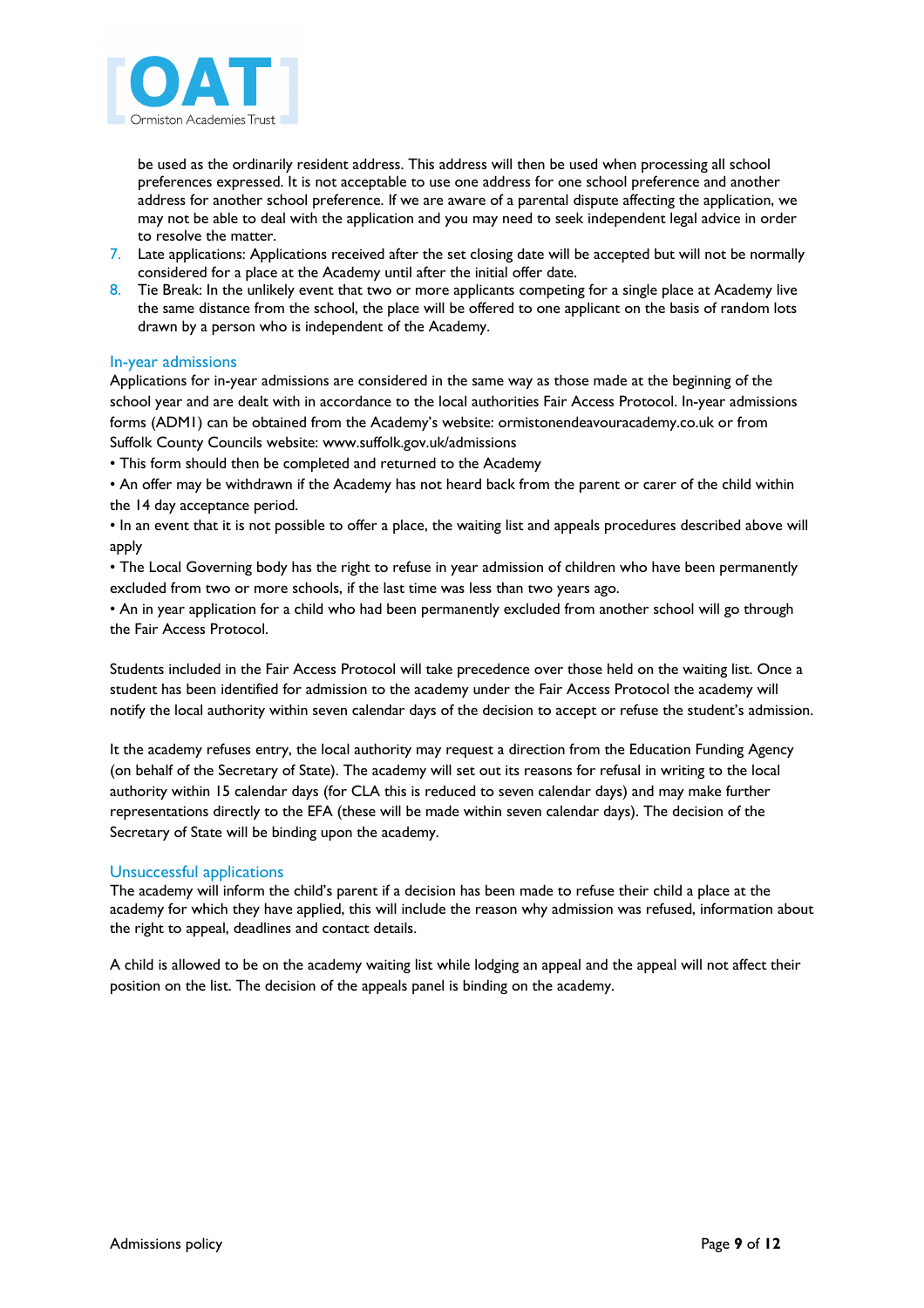

# Appendix 1.

# Consultation Process

### **1st October 2019**

The date at which academies *must* begin the six-week consultation period if any changes to the policy are being made.

#### **22nd November 2019**

The last possible date that academies can submit their final policy to the Governance Team having closed consultation and made changes if necessary

#### **31st January 2020**

The date by which the Governance Team will return your admissions policy with confirmed approval

#### **28th February 2020**

The deadline by which academies MUST publish their 2020-2021 policy online and their appeals timetable on the academy website

#### **28th February 2020**

The deadline by which academies should send their admissions policy to their LA.

# What constitutes Consultation?

Consultation involves sending out the school's proposed admission policy **before** it is determined to invite comments or objections. Schools **MUST** consult with, i.e. send their proposed admissions policy to:

- **•** Parents of children between the ages of two and eighteen
- Other person in the relevant area who in the opinion of the school have an interest in the proposed arrangements
- <sup>■</sup> All other admission authorities within the relevant area (except that primary schools need not consult with secondary schools). This would include any other school in the borough which is their own admission authority.
- **•** The local authority
- § Any adjoining neighbouring local authority
- The Diocese [if applicable]

Good practice would be to ask all your feeder primary schools to send out letters to parents, put a notice in your local paper, advertise the consultation in other local areas or community centres etc. Make a record of all the ways in which you ensured the community was informed of the consultation.

For the duration of the consultation period, the school **MUST** also publish a copy of their full proposed admission arrangements on their website together with details of the person within the school to whom comments may be sent and the areas on which comments are not sought. Schools **MUST** also send upon request a copy of the proposed policy to any of the person or bodies listed above inviting comment.

Failure to consult effectively may be grounds for subsequent complaints and appeals and so it pays to get the consultation right.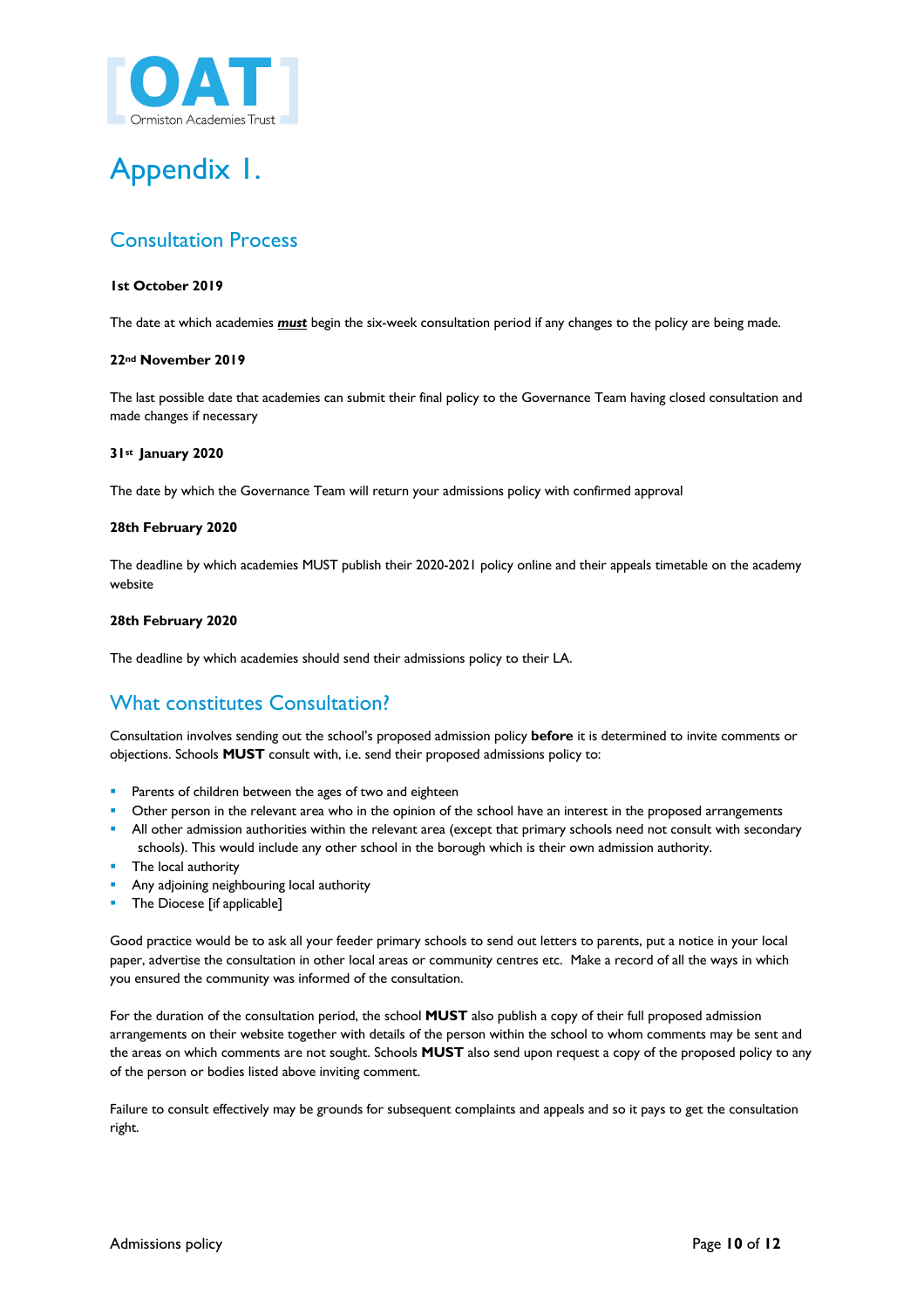



**Admissions policy consultation letter**

**Address line one Address line two Town County Postcode Date**

#### **RE: Consultation on admission arrangements**

#### Dear **interested party**,

I am writing to notify you of the upcoming consultation on the academy's admissions policy. The consultation period will run from 1st October 2019 until 12th November 2019; during this time, parents are invited to express their views and any concerns about the **[proposed changes to the]** admission arrangements at **name of academy**.

In accordance with the DfE's 2014 statutory 'School Admissions Code' guidance, as a school we must consult on our admission arrangements when changes are proposed, and at least once every seven years.

#### **[Choose one of the two options set out below.]**

#### **[Changes are proposed]**

To this end, the following amendments to our admission arrangements have been proposed:

#### **[Brief outline of the key proposals, e.g. an increase in admission numbers]**

### This is being proposed as **[state reason behind proposal, e.g. due to the rapid growth in the area, there has been an increased demand for school places]**.

A full version of the proposed changes to the admission arrangements, as well as the rationale behind them, is available to view on the academy website or in hard copy from **the school office**.

**OR**

#### **[Changes are not proposed – this is the version to use if you are doing the statutory 7 year consultation]**

For this reason, a consultation is currently being held to meet the academy's statutory duty; however, it should be noted that no changes to the current admission arrangements have been proposed.

#### **[For either option, the following information should also be included.]**

In accordance with statutory DfE guidance, the consultation will run for at least six weeks and, as an interested party at **name of academy**, we are keen to hear your views on the **[proposed changes/current admission arrangements]**; therefore, we invite you to participate in the consultation if you have any concerns regarding the matter.